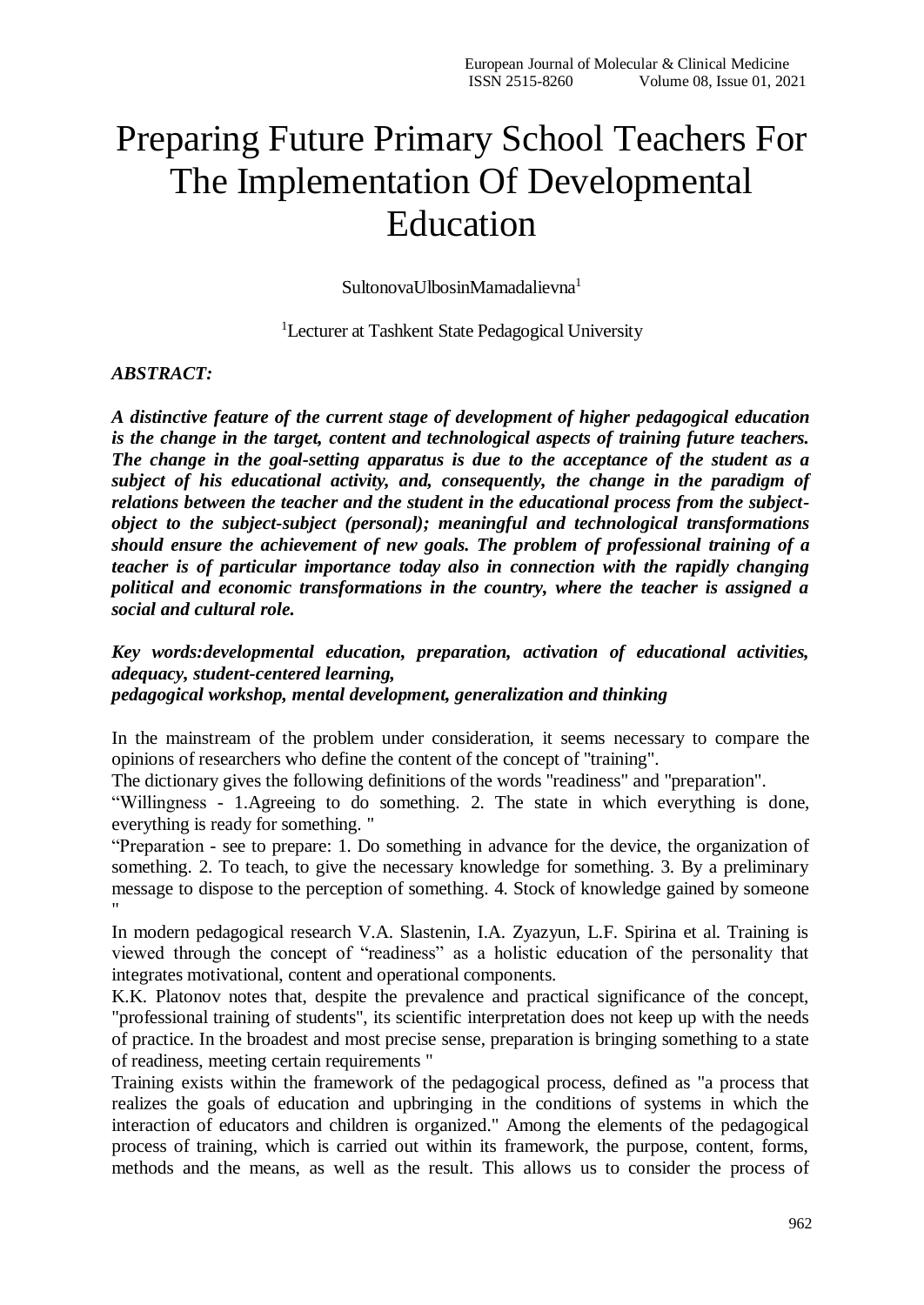pedagogical training through the description of its constituent elements. In the process of university training, a professional consciousness, which in basic psychological structures is the main the purpose of training future teachers. However, the process of its formation is not is limited to the framework of university education, and continues and deepens in the course of professional activity. Current teacher must be a professional with great creative potential, scientificdialecticalthinking, capable to ensure the formation of a student's picture of the world, adequate to the modern level of knowledge and the level of the educational program. As already noted, updating the educational process in the initial school relies on those searches that are conducted in theory and practice developmental training. The effectiveness of developmental education is achieved primarily through the revitalization of the educational activities of younger students. The student should not passively perceive in the finished in the form of an explanation by the teacher of new knowledge, and to obtain and comprehend them in feasible independent work. The revitalization of the educational activities of students is expressed in the main the way in which the main in the work of assimilating new knowledge become creative processing in their minds received scientific information and solving the cognitive tasks assigned to them. This should be stimulated by such a presentation of educational material with the teacher's side, which would exclude the possibility of schoolchildren getting ready-made conclusions and equipping them with material for independent inferences, indicated the most rational ways of mastering this material. Studying the state of university training of future primary teachers school showed that the existing shortcomings in the activities of young specialists testify to the presence of objective difficulties in organization by them of educational activities of younger students. Their basis there are stereotypes due to the traditional understanding of the role teachers and students in the educational process incorporated in the university programs. Therefore, in their practice, specialists are faced with the need to resolve the contradiction between the content, organization of psychological and pedagogical training of students pedagogical universities and specific requests of school practice related to the search for ways of personal development. The main and most difficult task that a teacher faces in the implementation of developmental education is the task of organizing the educational activities of students. Its significance is determined by the fact that development ideas can be realized only within the framework of this activity. Developing student-centered learning entered the practice of elementary school due to fundamental experimental research on the problem of the relationship between learning and development by V.V. Davydova, L.V. Zankova, D.B. Elkonin. The term "developmental education" has isolated from

the whole variety of didactic systems only those in which teaching, methods and forms of its organization are directly focused on the laws of mental development of the student.

It should be borne in mind that developmental learning is a special atmosphere of the lesson, the special nature of communication between the teacher and students. The teacher is not an oracle, not one who communicates ready-made truths, controls and evaluates. He is the organizer of cognitive learning activities, argument, discussion, collective search. The formation of such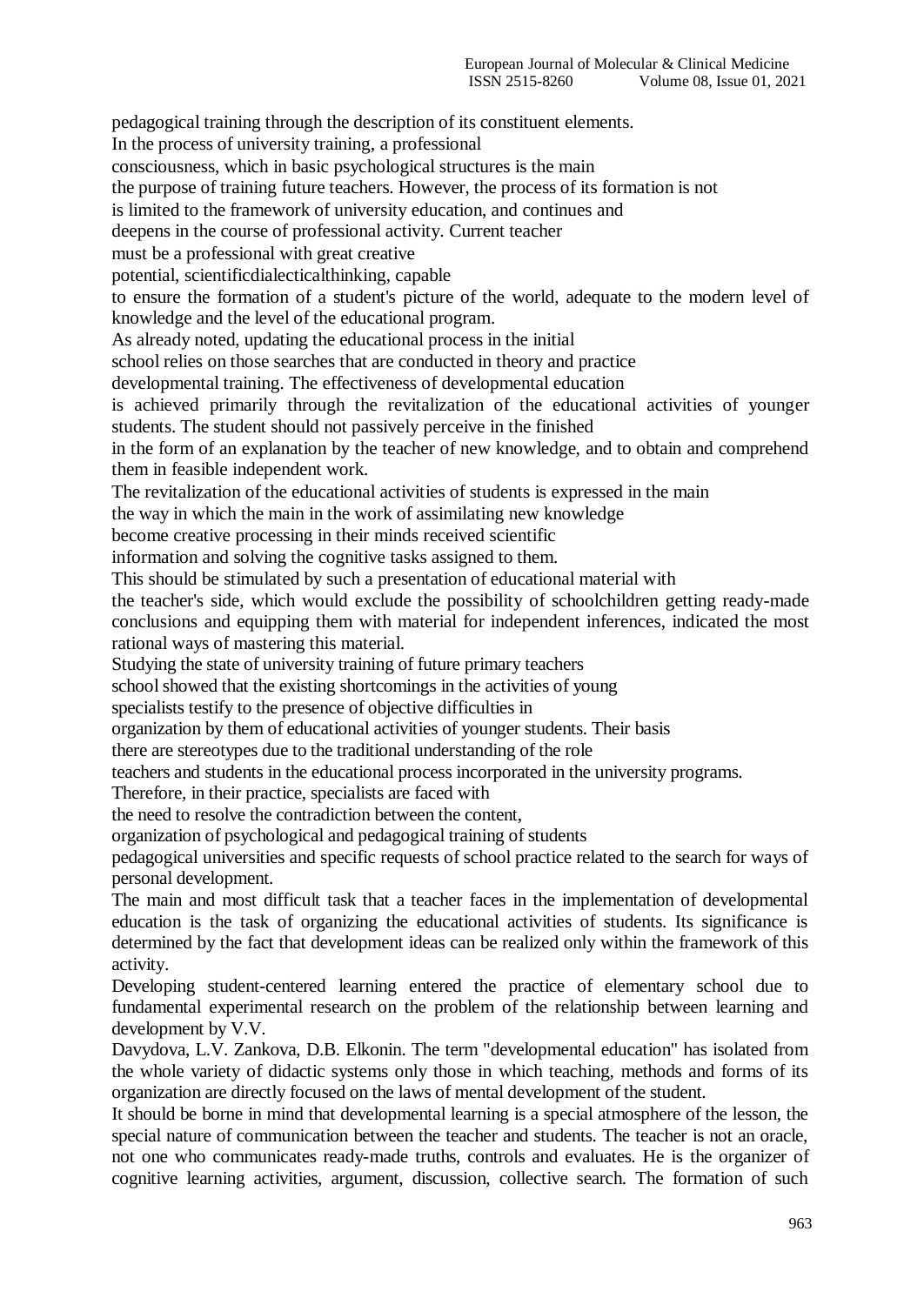positions in a future teacher is possible only with the appropriate organization of the learning process in a pedagogical university. This is a necessary condition under which the student will be able to master the necessary skills of organizing the educational activities of students.

When starting to work on developmental education programs, the teacher must master both the content of the educational material and the logic of its deployment. In order for training to be truly developing, the teacher should strive for the real assimilation of the intended system of concepts by students. At the same time, the teacher to a very small extent can rely on that set of methods and forms of organizing the educational process, which has developed within the framework of traditional teaching in accordance with its goals and objectives. In developmental teaching, the authoritarian position of the teacher leading the educational process is fundamentally unacceptable. The position of a business partner "actively cooperating with students is the only possible position of a teacher in the implementation of developmental education."

The implementation of developmental education, according to I.S. Yakimanskaya,

requires a special organization of the educational process, for which

"It is necessary not only to know well the content of school programs, to master modern teaching methods, but also to have psychological knowledge that allows to purposefully form

educational activity taking into account the patterns of mental development, age and individual characteristics of students. "

An analysis of the activities of novice teachers shows that they have difficulties in the process of organizing the educational activities of schoolchildren, due to the fact that the young teacher, and many experienced teachers, do not know the structure and features of the developmental education of younger students, the arsenal of means is poor and methods of pedagogical interaction between teacher and students, they do not possess the skills of pedagogical communication as a professional tool of their activities.

What are the main indicators of the "correct organization" of educational activities in the implementation of developmental education? First of all, it is such an organization of the educational process, which is implemented on the basis of the needs of the students themselves in mastering knowledge. As V.V. Davydov, "the correct organization of educational activity begins with a gradual but steady upbringing of such a need in schoolchildren."

Another important component of the organization of educational activity is the formulation of an educational problem for students, the solution of which requires them to experiment with the material being assimilated. Without such a transformation, it is impossible to solve the educational problem. The educational task, with the solution of which a full-fledged educational activity begins to unfold, requires students to analyze the conditions of the origin of certain theoretical knowledge and master the corresponding generalized methods of action. When solving an educational problem, the student thus discovers its initial or essential relationship in the subject.

The specifics of the organization of educational activities in developing education is that the teacher, relying on the needs and readiness of younger students to master theoretical knowledge, skillfully sets

in front of them, on a certain material, an educational task, which is solved by the actions indicated earlier. Only in this case, the teacher organizes developmental education in accordance with the requirements of educational activities.

In this regard, the question arises of where and how to train primary school teachers who could teach and educate children, guided by the already developed teaching aids that reveal the essence and content of developmental education? Answering this question, V.V. Davydov has repeatedly noted that "it is difficult to train such teachers in a pedagogical school and in a pedagogical institute. The question is, where can we find teachers in them who can introduce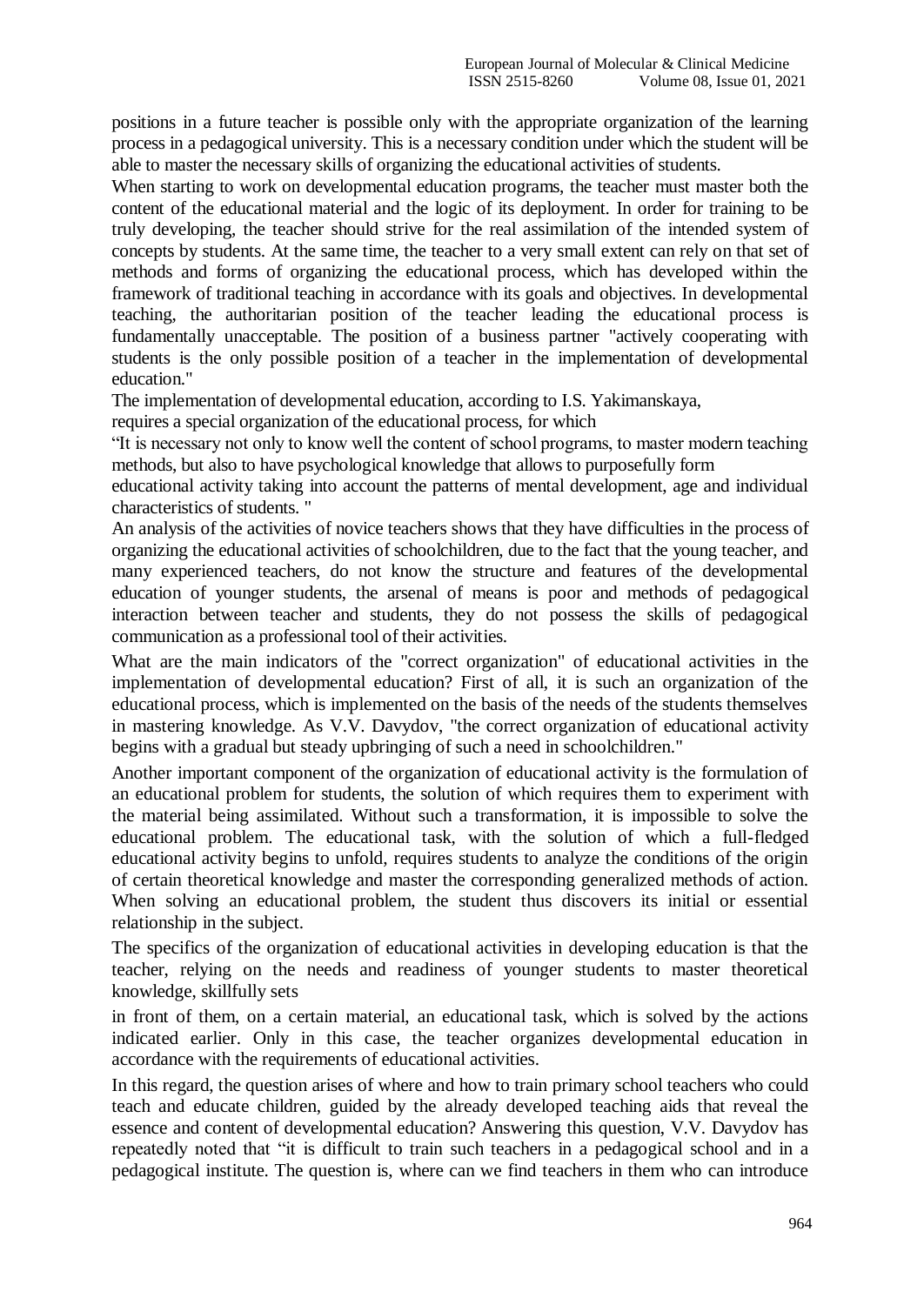their students to a fundamentally new type of pedagogical work? It will take a long time to train such teachers (and at the same time methodologists for primary school) "

The general approach that characterizes the possibility and organization of training future teachers for the implementation of developmental education is highlighted by V.V. Repkin. The essence of this approach is as follows: since a teacher can form a full-fledged educational activity in children in the process of implementing their communication and dialogues, ensuring the interiorization of the collectively distributed form of this activity and turning it into an individual one, then the teacher himself must master a new type of his pedagogical activity. in the same way. "... The new pedagogical activity can neither be taught nor learned one can only" get used to it "by joining in it," mastering it step by step ... "- V.V. Repkin. Only as the teacher begins to solve the problems of organizing developmental education, he will have his own goals, he will begin to act as a pedagogical subject and it is in this capacity that he will interact with his students. That is why developmental teaching turns out to be such not only for students, but also for the teacher who implements it, since it

first forms the teacher's ability to pedagogical creativity, then a tendency to it and, finally, the need for it.

"This means that the preparation of teachers for the implementation of developmental education can be carried out within the framework of the real functioning of the system of developmental education and in the process of practical solution of the relevant pedagogical problems together with people who already know how to solve such problems. In its original form, this work represents the cooperation of teachers who want to master the system of developmental education and methodologists of the required qualifications.In these conditions, teachers and methodologists are able to work together at all stages of the educational process: when designing lessons, conducting them, analyzing and evaluating them. Experience shows that within two or three years the teacher, as a rule, masters a new type of pedagogical activity, the content and methods of developmental education, and then turns out to be able to carry it out independently. "

Further V.V. Repkin notes that such a form of work with teachers, thanks to which teachers, methodologists and research teachers participate in the design and implementation of developmental education for primary schoolchildren, can be called a workshop in which teachers master a new type of pedagogical activity in joint work with the "masters" of this business. The same form of training is recommended by V.V. Repkin to use in all pedagogical institutions teaching future teachers: pedagogical universities and pedagogical colleges.

When forming the general line of training future primary school teachers for the implementation of developmental learning in a pedagogical workshop, one should be guided by the most important characteristics of the goal of human activity, which are highlighted and characterized in the works of P.P. Bibrikh, B.A. Voronovich, G.N. Prozumentova, O.K. Tikhomirova: the goal is one of the most important

components of human activity; it is an idea of the quality of activity and indicates the direction of achieving this quality; the purpose of the activity is developed during its implementation, is associated with the solution of its contradictions, is conditioned by the personal development of the subject of activity. All these characteristics make it possible to determine as a goal - the formation of a future primary school teacher, capable of implementing developmental learning, to the formation of educational activities of younger students. Evaluation of the degree of success in preparing a future teacher in a pedagogical workshop determines the need to search for generalized criteria that allow judging it.

The basis for the preparation of future primary school teachers for the implementation of developing education in the conditions of a pedagogical workshop can be based on the thesis: activity is a direct way of mastering, assimilating and appropriating the world. In the pedagogical preparation of students for professional activity, this means that developing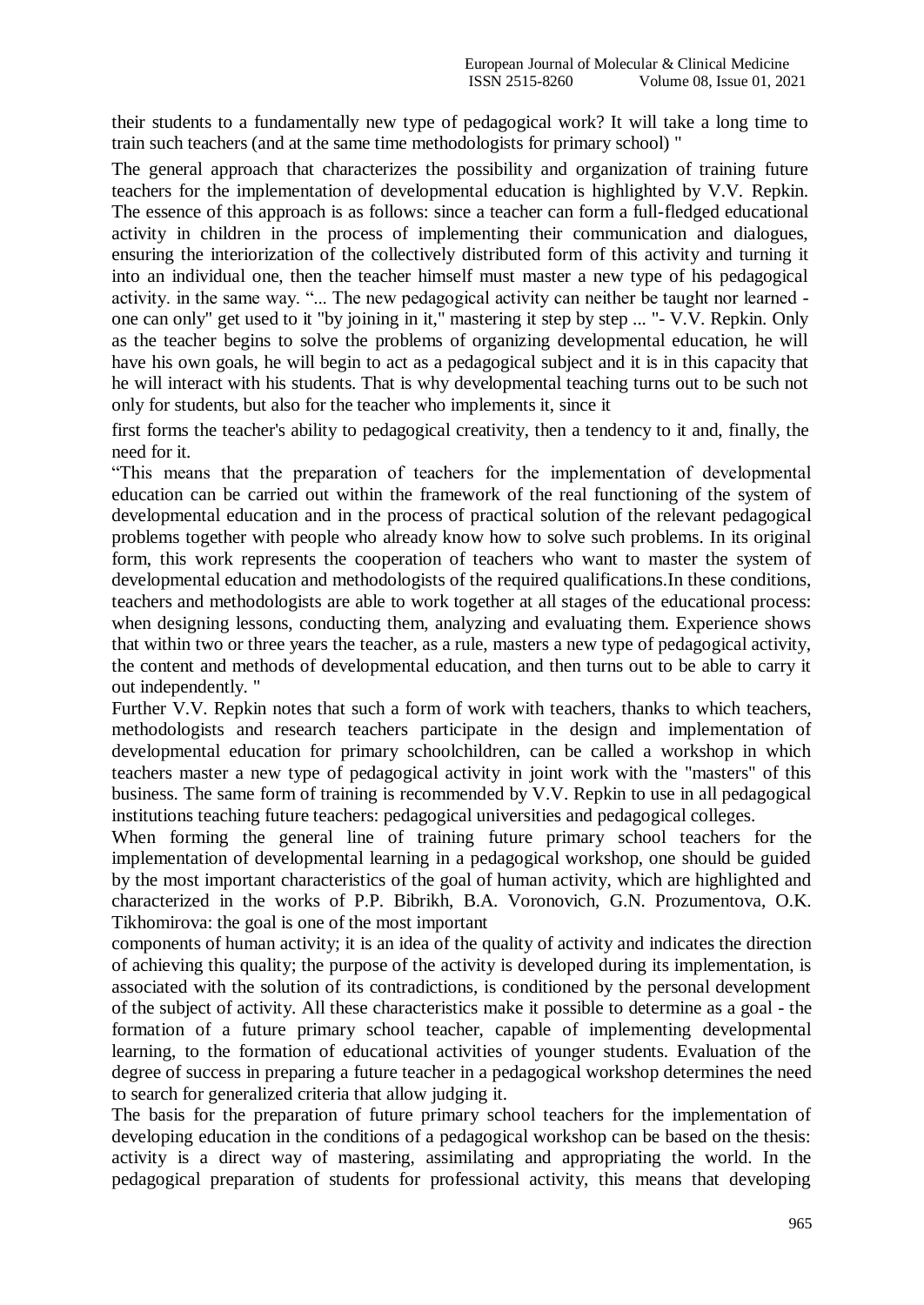pedagogical abilities, professionally significant personal qualities and motives are derivatives of the activity in which students are included.

In addition, V.V.Davydov, as a specialist who has worked for a long time in the field of developmental education, has repeatedly pointed out that "many educational scientists, teachers and methodologists do not have sufficiently clear ideas about developmental education, about its various types and forms moreover, they lack clear ideas about the main theories, which in one way or another interpret the question of the attitude and possible connection between education and development of schoolchildren. " These theories include the following.

1. The theory of periodization of mental development in childhood, developed by D.B. Elkonin based on the works of L.S. Vygotsky and A.N. Leontyev. According to this theory, in each age period the child carries out certain types of activities that contribute to his

development. However, the leading (main) activity has a decisive and decisive influence on the child's mental development. For primary school age, the leading activity is learning, in the implementation of which the younger schoolchild learns theoretical knowledge and he has mental neoplasms that "make perception thinker and memory thinker". 2. The theory of two types of generalization and thinking, which have long been distinguished in philosophy and logic: empirical and theoretical.

The basis of empirical thinking is empirical (formal) generalization, which allows a person, by comparing objects, to find something similar, the same, common in them, and then, denoting this common word, separate (abstract) it from other properties of objects, thereby creating an empirical concept. Empirical generalizations and concepts, as well as thinking based on them, play an important role in people's lives, allowing them to streamline the world around them and navigate well in it.

Theoretical thinking is based on theoretical (meaningful) generalization. By analyzing a certain developing system, a person can discover its genetic initial, essential or universal relation. Isolation and fixation of this relationship is a meaningful generalization of this system. Theoretical thinking consists in creating a meaningful generalization of a particular system, and then mentally building this system, revealing the possibilities of its essential, universal relationship.

Solving various problems, these two types of thinking in human life seem to complement each other. For a long time, teachers and psychologists believed that only empirical (or visual-figurative, concrete) thinking is characteristic of younger students. Proceeding from this, teaching in the primary grades was aimed at the formation of empirical knowledge in junior schoolchildren. Developmentallearningconcept

presupposes the formation of theoretical thinking in schoolchildren (analysis, planning, reflection). These qualities of the psyche serve as the basis for the formation of the student's ability to self-change and self-improvement.

3. The theory of educational activity and its subject, the originality of which lies in the fact that in the process of its implementation the younger schoolchild learns theoretical knowledge, which is the basis for the formation of theoretical thinking.

**4.** The theory of developmental education, developed by the scientific school of L. S. Vygotsky and his followers D.B. Elkonin and V.V. Davydov. In their opinion, it is impossible to talk about developmental learning "in general" - it is necessary to clearly distinguish and compare different types of developmental learning, correlate with quite definite historical conditions of their origin and with quite definite ages of a person.

In the theory of developmental education, D.B. Elkonin - V.V. Davydov, a type of it is considered, which is correlated with primary school age and is aimed primarily at developing students' theoretical thinking, at developing their creativity as the basis of personality. It is this type of developmental learning that is compared with the traditional type of education, which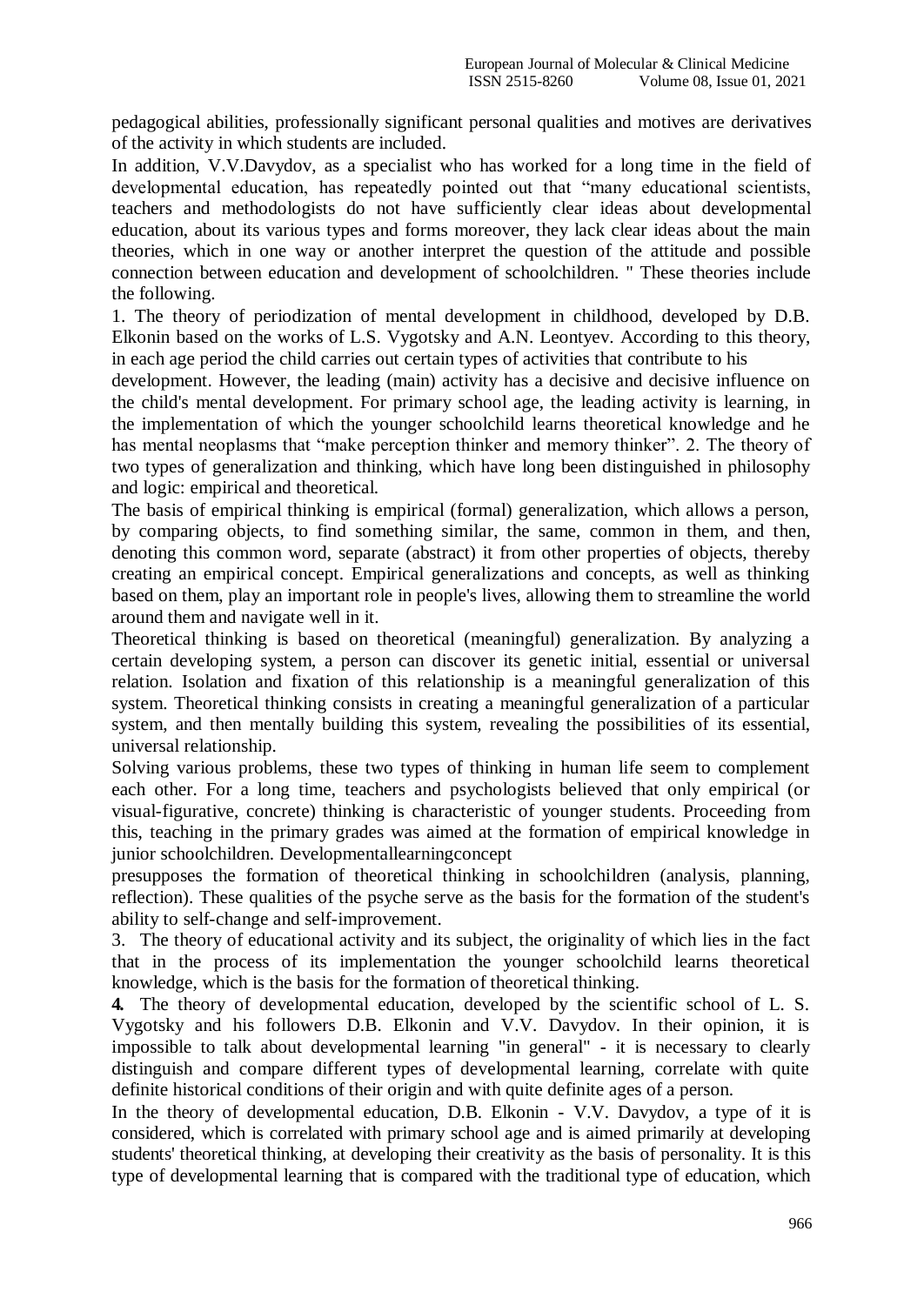does not contribute to the development of such qualities in younger students.

Without knowledge and use of the relevant theories, it is simply impossible to correctly formulate, and even more so to begin to implement complex tasks of developmental education.

The problem of improving the quality of vocational training of primary school teachers in the system of higher pedagogical education was in the center of attention throughout the development of the higher pedagogical school. The solution to this problem seems to be fundamentally important, primarily because the crisis state of our school cannot be overcome by underestimating the role of the primary school teacher, who alone

of the first, includes the child in educational activities, lays the foundation for knowledge and skills, the foundations of comprehensive education and development of students.

Of particular importance for the development of content, forms and methods of teaching

future primary school teachers has knowledge of history

pedagogical heritage.

The basis for the development of the scientific foundations for the preparation of primary school teachers for the implementation of developmental education are the provisions of progressive teachers of the past, and above all the founder of pedagogical science - Ya.A. Komensky. In his works "Great Didactics" and "The Newest Method of Languages", the problems of preparing a teacher for a lesson are considered, views on the goals, principles and methods of organizing the educational process are presented. According to Ya.A.Komensky, the teacher, first of all, should arouse the interest and attention of students in solving the problems of the lesson, organize work on the book, listen to the answers of students, make corrections and instructions, monitor the assimilation of knowledge and skills. These recommendations reflected the main stages of the activities of teachers and students in the process of developing education.

The German teacher A. Disterweg believed that the teacher's didactic competence lies in the development of cognitive abilities, perfect knowledge of the educational material both from the side of content and from the side of forms, means and methods of teaching. In his deep conviction, a real teacher "does not show his student a finished building, but encourages him ... to build a building with him, teaches him how to build it." Teaching pedagogy, as A. Disterweg pointed out, should not be limited to communicating the rules of the so-called "school wisdom", it is necessary to acquaint the future teacher with the general principles of developing education

The problem of the content, methods and means of preparing an elementary school teacher for activities in a developing education system was most fully and systematically presented by K.D. Ushinsky, who convincingly argued that it is not enough for a teacher to know what to teach, but one must also know how to teach, and not only to know theoretically, but also to be able to practically. The future teacher, according to the scientist, should first of all receive deep theoretical training in pedagogy and psychology. Developing the principles of a new, democratic pedagogy, Ushinsky believed that in order to put these principles into practice, teachers are needed who are able to abandon the skills of pedagogical work that have been developing for centuries and selflessly devote themselves to creative work of a new type. The teacher must approach his work with meaning and creativity.

In the 20s of our century, a certain system of professional and pedagogical training of future primary school teachers has developed. At the origins of the development of scientific foundations for the preparation of future primary school teachers of that time were A.V. Lunacharsky, N.K. Krupskaya, as well as famous Soviet teachers P.P. Blonsky, A.G. Kalashnikov, ST. Shatsky and others.

In the 50s and 70s, there was a significant development of the didactics of higher education. Of particular interest are the thoughts of V.A. Sukhomlinsky about the need for a deep knowledge of science, the foundations of which the teacher teaches, the creative mastery of pedagogy and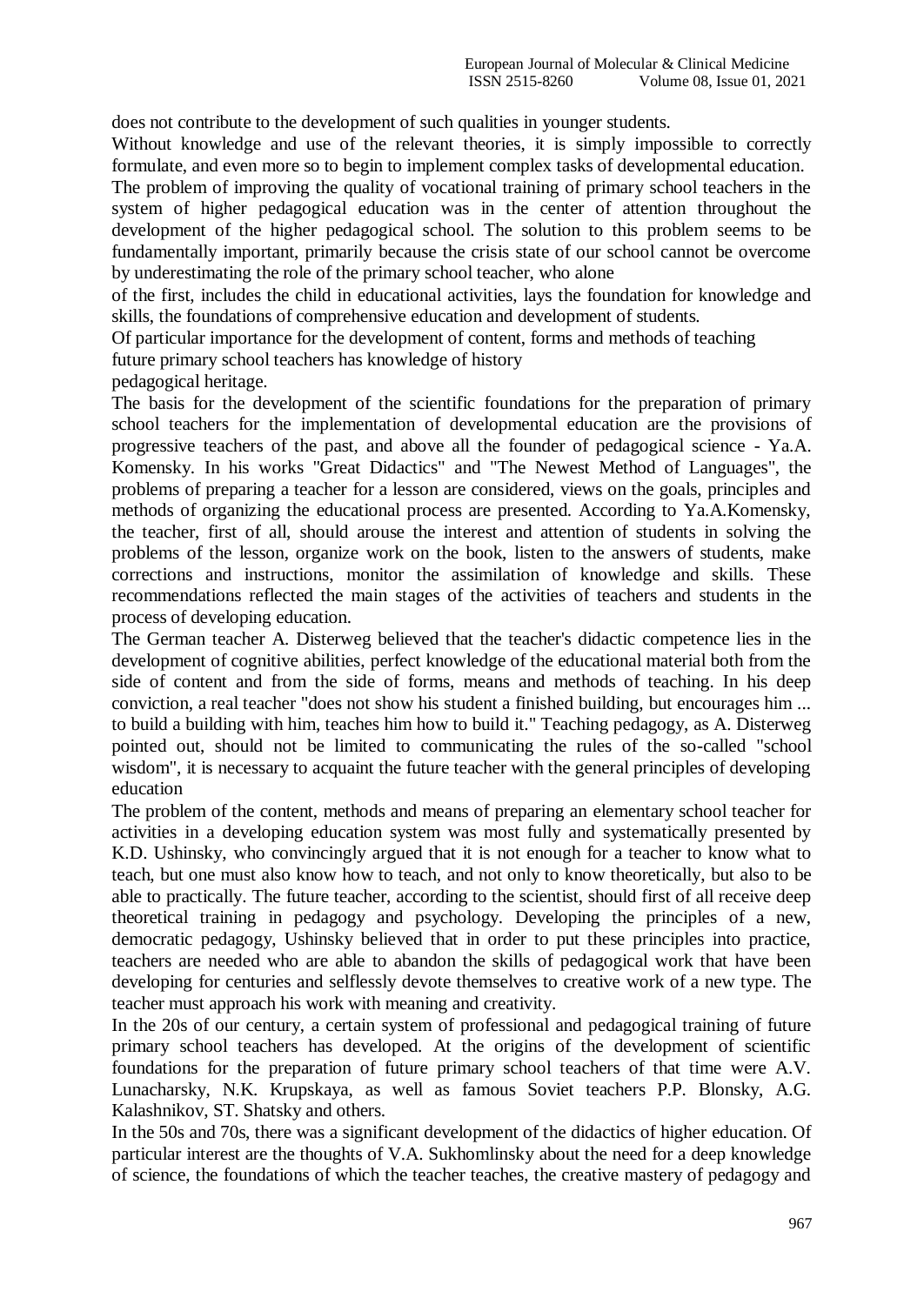psychology, the technology and technique of pedagogical work, pedagogical and speech culture, about the proximity of pedagogical work to scientific research.

In 1968, the transition to universal secondary education was completed in our country, and a new content of education was introduced. The development of the theory of the content of education concerned primarily the initial stage of the general education school. This was reflected in the reassessment of the capabilities of children of primary school age, the emergence of concepts of developmental education. Based on the research results of the outstanding Soviet psychologist L.S. Vygotsky and his school, it was concluded that children of primary school age have great cognitive capabilities (research by L.V. Zankov, D.B. Elkonin, V.V.Davydov). L.V. Zankov and his collaborators developed the principles of training for new programs. In accordance with these principles, it is necessary to provide for the study of the material at a high level of complexity, at a faster pace, focus on theoretical issues, and ensure that students are aware of the learning process itself.

The noted changes in the theory and practice of primary education affected the training of primary school teachers. In the curriculum of the faculties of pedagogy and methods of primary education, special courses and special seminars were introduced, reflecting new ideas of primary education, the order of passing pedagogical practice was changed. In 1974 the pedagogy program of these faculties was created for the first time.

In recent dissertations on the preparation of a teacher for primary school, there is no single approach to describing the preparation process. So, L.V. Simonchik points to the signs of professional training, describing it as a process, the characteristic features of which are integrity, differentiation, and gradual organization. In her opinion, training, like any activity, has a programmatic purpose. Among the goals of training as an activity that unfolds at different levels, the researcher distinguishes: the formation of motivational readiness; meaningful content

preparation (determined by its subject); development of skills and abilities adequate to the content component; the formation of self-control and self-esteem for any performed activity. The author believes that readiness for any activity combines beliefs, views, attitudes, motives, feelings, volitional and intellectual qualities, knowledge, abilities, skills, personality attitudes towards certain behavior, formation of control and assessment actions.

R.N. Shikova in her work does not describe the preparation process, but considers only its result - readiness, which she understands as "a system of integral variables, including the professional and pedagogical orientation of the individual, her theoretical armament, as well as the presence of professionally significant skills and abilities necessary for joint activities ". Thus, readiness is defined by the author as a state of personality. In its structure, such components are distinguished as motivational and personal (orientation), content (theoretical knowledge), practical (professionally significant skills and abilities). The work does not characterize the preparation process, however, the logic of the experimental work is revealed at its different stages, which include a description of the means of formation of readiness.

The work distinguishes three stages of preparation: the stage of updating the installation (implemented in the form of lectures, with the dynamization of intersubject connections); the stage of training skills (training), the stage of consolidating skills (pedagogical practice, introduction of students into the sphere of communication with children).

L.F. Zherebyat'eva, based on the theory of B.C. Ilyina and G.S. Sadchikova, defines the teacher's readiness for professional activity as a combination of incentive (motivational) and executive (procedural) components. The author considers not the process of preparation itself, but its result - readiness, which is understood as "an integrative quality of a person, reflecting his ability

to organize an adequate activity of the student and includes the following components: competence, scientific thinking, mastery of the technology of the pedagogical process. " In this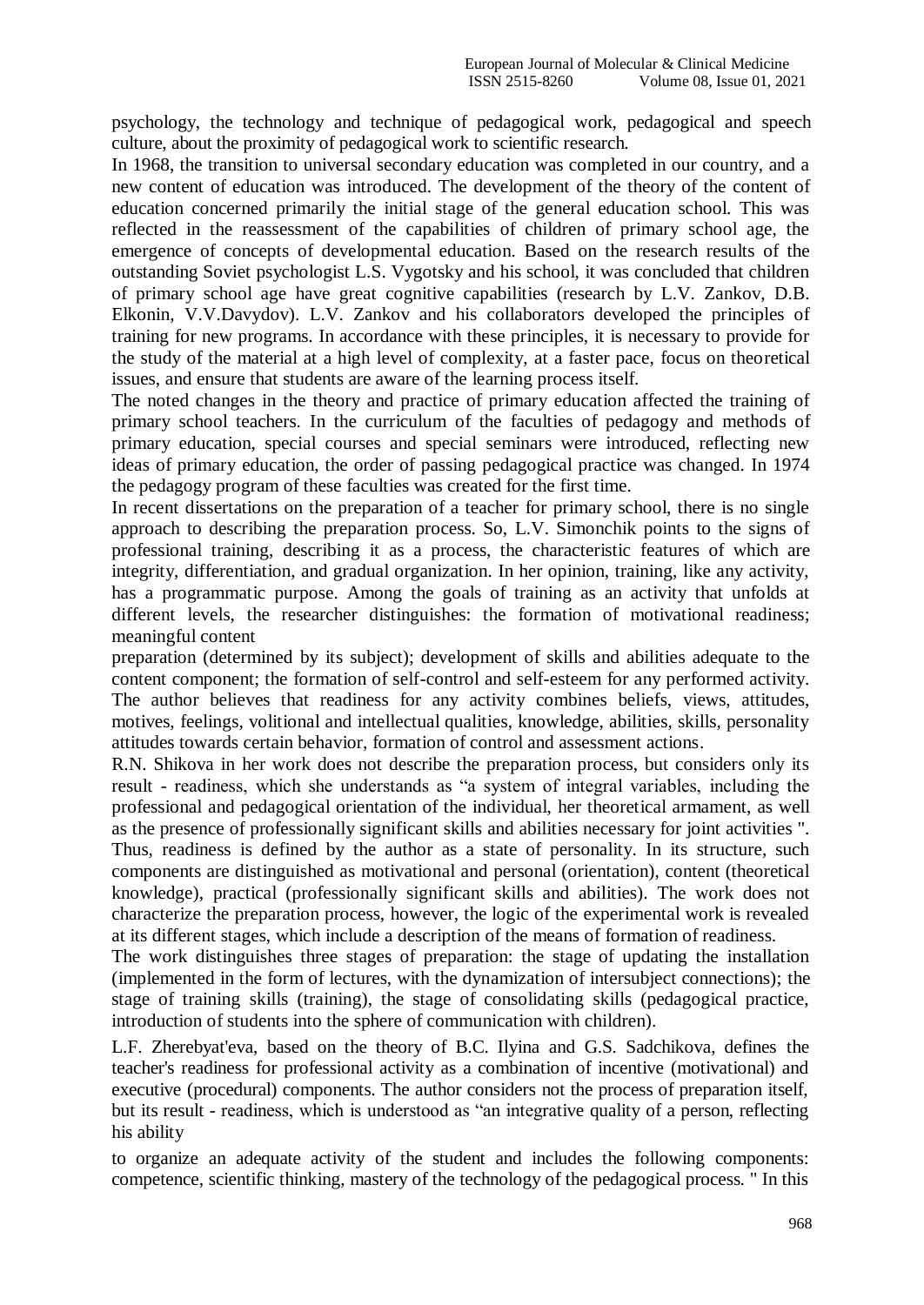case, readiness is defined as the ability to perform an activity. Based on this definition of readiness, the author proposes to train a teacher in directions corresponding to the structure of readiness. At the same time, the researcher identifies several aspects of training: motivationalvalue, implying an understanding of the social significance of the subject of training; meaningful, defined by the author as competence; operational - possession of the technology of the activity underlying the training; personal - scientific thinking.

E.I. Mychko considers the teacher's readiness for professional activity as "a holistic personal education that combines motivational, content-activity, intellectual, communicativetechnological, effective-efficient and evaluative-prognostic components. In this work, readiness integrates professionally significant qualities, mental states and the operational composition of activities. Practical readiness is realized at the level of the teacher's ability for the spiritual and cognitive mastering of reality (in the form of a concept), the ability for an axiological relation to the world (in the form of values), and the ability for social (practical) action.

Yu.V. Aleeva considers the preparation of a future teacher as a pedagogical process focused on the formation of a specialist's readiness for professional activity, which is guided by the following principles: professional-target approach; integration of theory and practice; pedagogical cooperation based on humanization and democratization; personality activity in mastering professional activity. The process of training future specialists, according to the author, is "a system of successively replacing each

other motivational, substantive, methodological stages, each of which specifically reflects the tasks, conditions, methods, forms of organization, the dominant activities of students and results "

In line with the activity approach N.A. Kuzmina considers training as "a holistic process, which consists in the formation of motivation for pedagogical activity, fixed in the consciousness and behavior of theoretical knowledge, practical skills and personal qualities. Structurally and substantively, training is represented by a complex of pedagogical influences on a student's personality in order to form in him structure-forming components of the characteristics that characterize them. " The author singles out the main directions of training: the development of professional consciousness and self-awareness (ie the development of positive motivation), the formation of pedagogical skills; motivation for an adequate assessment and self-assessment of their appearance, behavior.

Summarizing the above, we can conclude that in most studies, preparation is considered as a process, the result of which is readiness. In addition to the goal, the preparation process considers the structure of the activity that forms it, the stages and forms of organization, principles and methods. Attempts to replace the "preparation process" with "readiness" are justified only when the structure of training is considered, since readiness as a structural element of training reflects all its components.

Interest in the problems of training primary school teachers has significantly increased in recent years in connection with the reform of primary schools and the restructuring of the system of higher pedagogical education. One of the main directions is characterized by the development of a professiogram and qualification characteristics, in which the content and system of theoretical knowledge of the future teacher are determined, a list of pedagogical

the skills and abilities necessary for the implementation of the educational functions of a primary school teacher. This direction is also characterized by research into the problem of forming the personality of an elementary school teacher in the process of professional training.

Numerous studies characterize the content, forms and means of forming knowledge, abilities and skills in future primary school teachers according to certain methods. In this direction,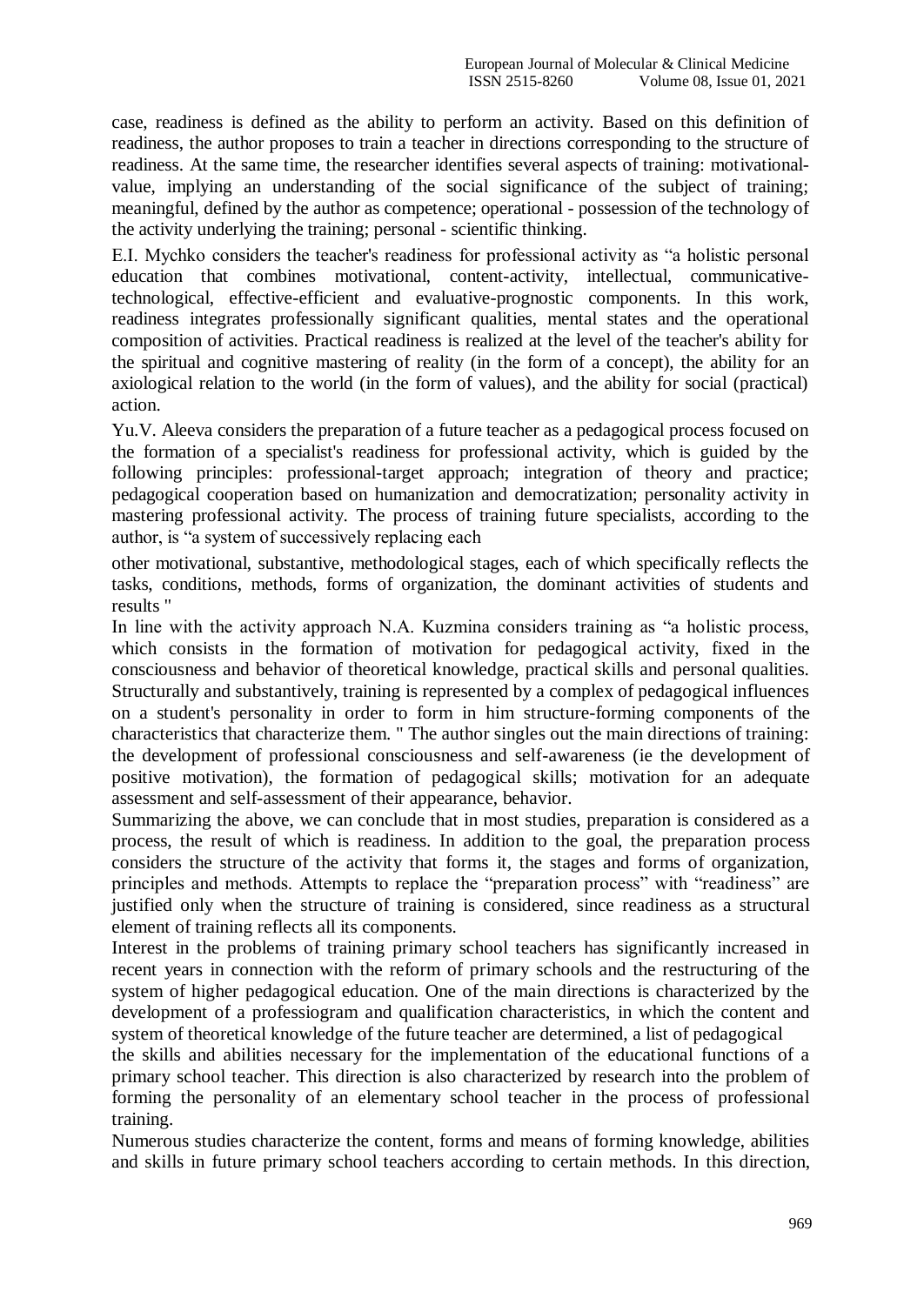V.F. Efimov, M.R. Lvov, G.I. Podgainev, A.M. Pyshkalo, L.P. Stoilova, N.N. Lavrov, N.B. Istomina and others.

Of great importance in the preparation of primary school teachers are L.V. Zankova, D.B. Elkonin, V.V. Davydova, V.V. Repkin, in which the authors consider the psychological and pedagogical foundations of developing education for younger students and the formation of their educational activities.

The main direction of reforming the modern elementary school, as already noted, is the transition to developing education for younger students. The active introduction of various technologies of developmental education into the practice of the I stage school has caused the need to develop theoretical foundations for preparing a future primary school teacher for their implementation. In this regard, a large number of dissertation research in recent years has been devoted to considering various aspects of the professional training of future specialists for this type of pedagogical activity.

In the dissertation work, L.P. Samoilov examines the preparation of future primary school teachers for the use of technologies for developing education for younger students based on the traditions of hermeneutics - the science and art of understanding texts. Traced in the work the inextricable connection of the understanding procedure with the processes of neoplasms in the personality of the younger student; a classification of educational situations of understanding has been developed, on the basis of which students gain experience in the use of personality-developing educational technologies and the expediency of their use in student-centered learning has been substantiated: psychological and pedagogical conditions are described, highlighted and scientifically substantiated, providing effective training of future primary school teachers for the use of personality - developing educational technologies based on the hermenical tradition.

The work of L.S. Koshkarova is dedicated to teacher training

developmental education at the teacher training college. In research

the author has developed a system for training primary school teachers,

focused on the development of a developing type of education in

educational school, characterized by a holistic content,

the active nature of the preparation process, an introduction to the educational

the process of non-traditional forms of education; identified, theoretically

substantiated and experimentally verified pedagogical conditions

effective functioning of this system; model developed

pedagogical activity of a teacher of developmental education,

covering personal, subject, methodological and

professional and psychological position].

When studying the problem of organizing the process of mastering the technologies of developing education by a future teacher, N.S. Nikolaeva is offered a model of an actively developing environment, which involves going through three stages:

1) cognitive, in the process of which a theoretical rethinking of the technologies of developmental education occurs;

2) educational and developmental, associated with the practical testing of developmental education in educational pedagogical practice;

3) professionaldevelopment (postgraduateperiod),

providing for the design of developmental education taking into account the real development of the child.

V.V. Schwager is dedicated to preparing the future teacher for diagnostic activities in personal developmental education. The scientific novelty of this study lies in the fact that it has developed the scientific and pedagogical foundations of the diagnostic activity of an elementary school teacher in the system of personal developmental education, which include: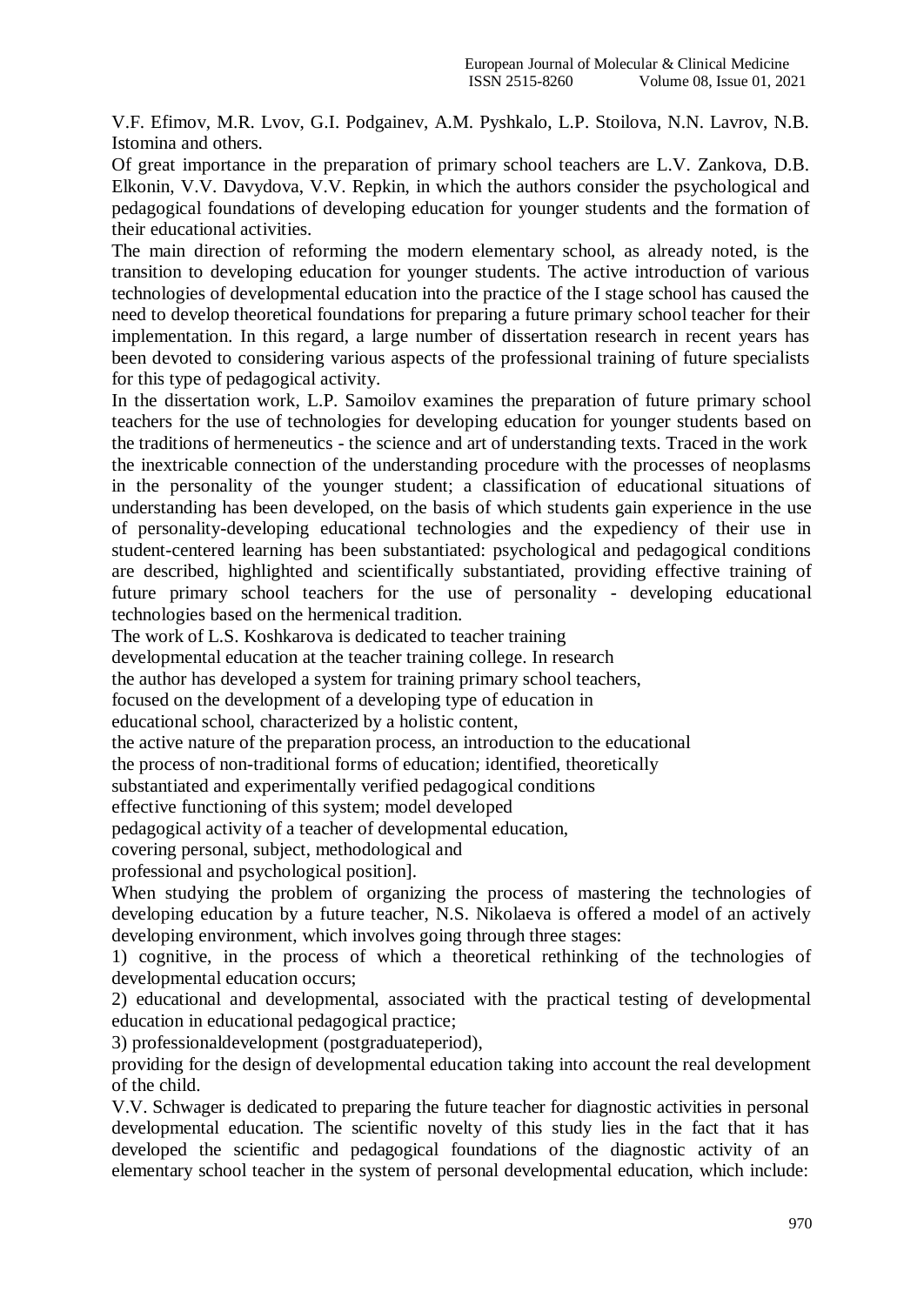substantiation of the essence of personality developmental education and clarification of the content of the concept of the system of diagnostic activity of primary school in personality development education; development of the content of diagnostic activities necessary to improve the effectiveness of personality developmental education; development of a system of diagnostic techniques that reveal the development of new formations of the personality of a younger student and the original experience of moral behavior; substantiation of the directions and features of individual correctional work with primary school students based on the diagnosis of their personal development.

Research N.V. Kotelianets is dedicated to the preparation of the future primary school teacher for the implementation of developing labor education. The result of the study was the development, substantiation and experimental verification of a complex of academic disciplines, a special course, pedagogical practices that ensure the preparation of future primary school specialists for the implementation of developing labor education for younger students.

In the dissertation research T.M. Struchaeva also examines the professional training of teachers for the implementation of developmental education for younger students. The work provides a psychological and pedagogical substantiation of the process of forming professional methodological skills in managing the development of students and education.

the orientation of the personality of the future teacher to creative pedagogical activity, the conditions are revealed that ensure the effectiveness of the teacher's professional education for the implementation of developing education.

The analysis of modern trends in the professional and pedagogical training of future primary school teachers allows, therefore, to assert that a fairly large number of different-aspect studies are devoted to the problems of training primary school teachers. However, the problem of preparing a future primary school specialist for the implementation of developmental education continues to remain relevant.

It should be noted that in science, in our opinion, the issues related to the ability to form and manage the educational activities of younger schoolchildren in the system of developmental education have not been sufficiently developed, the boundaries of knowledge of future teachers in managing the teaching of schoolchildren have not been determined, the optimal technology for preparing future teachers for implementation has not been identified. developmental training.

In the process of preparing future primary school teachers for the implementation of developmental education, the creative use of the main provisions of higher school didactics plays an important role. As noted in the works of N.M. Zvereva and N.A. Stepanov, knowledge of didactics allows us to pose and look for ways to solve the problem of student development and his preparation for future professional activities.

In didactics, which originated several centuries ago, there has now been a noticeable evolution. Today, several didactic concepts can be distinguished in the didactics of higher education. The most popular, as noted by the Polish teacher V. Okon, are the following.

One of them is the concept of naturalism. Naturalism (nativism), promoted by representatives of the free upbringing of Zh-J Russo,

L.N. Tolstoy, E. Key and others, found followers in the supporters of the "school for the child" and the English "new schools", in which pupils "are allowed to do everything." The negativism of this concept, based on nativist psychology, is reduced to Rousseau's principle of "do nothing with the pupil." The role of the teacher is to create conditions conducive to the development of the student's abilities, as well as to eliminate everything that hinders his development.

In many respects, the opposite of this concept is the idea of behaviorism, advocated by E. Guthrie and E. Hilgard. If representatives of naturalism accept that educational activity does not cause changes, but only creates an opportunity for the manifestation of the natural abilities of the pupil in favorable environmental conditions, then the supporters of the concept of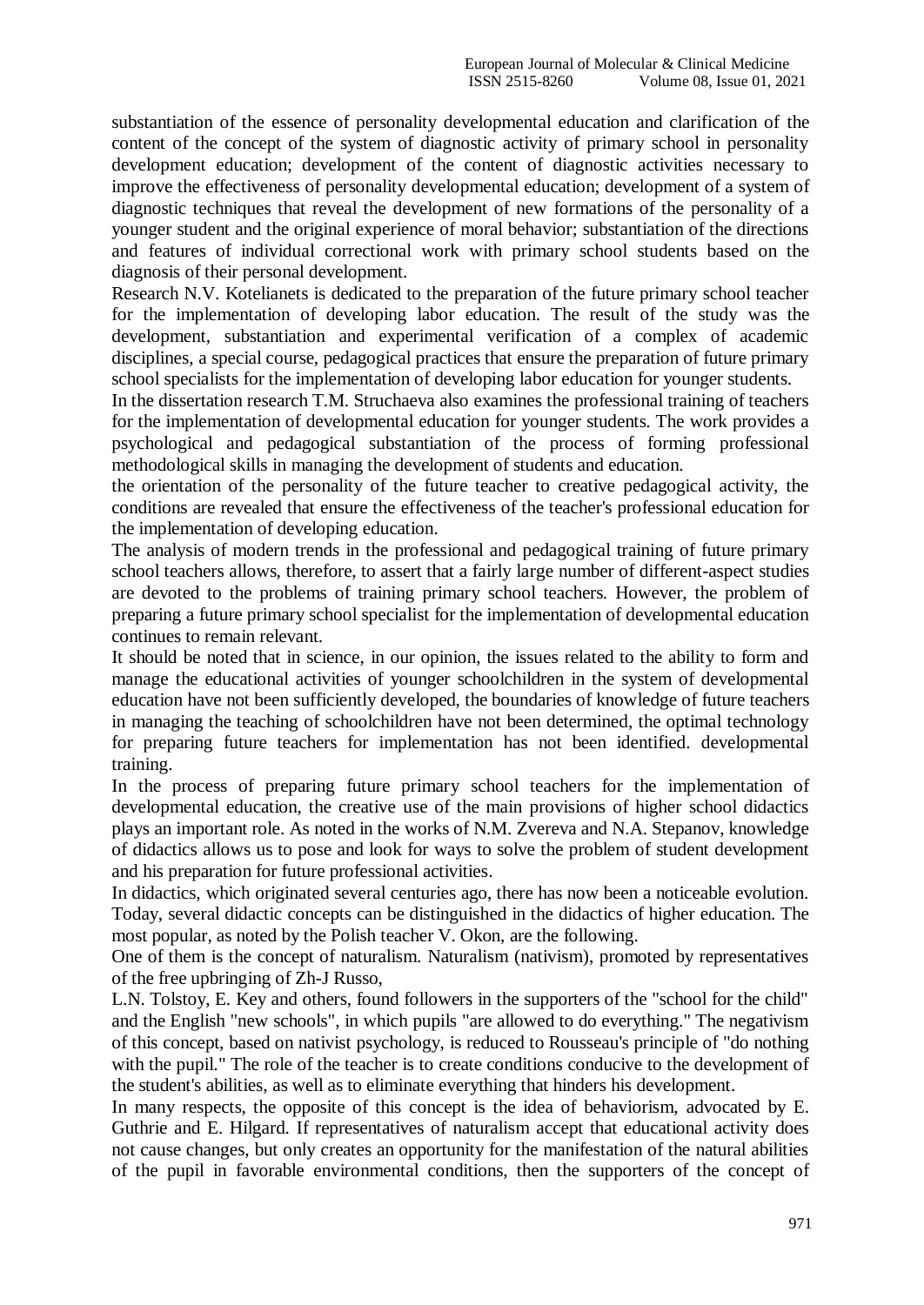behaviorism argue that the changes that occur with the student are achieved through the use of special teaching methods, the creation of special educational situations. Changes in pupils are a consequence of changes in the surrounding world and "are achieved by creating special educational situations, taking into account such an optimal number of them, which would allow the consolidation of mental results."

Both of these theories, which limit the meaning and value of education, are opposed by the direction associated with the so-called cognitive (cognitive) concept, which is supported by Yu. Kozelskiy and Ya.Reikovskiy. From their point of view, "individuality is a system of cognitive structures containing appropriately encoded information about the world, about the interactions between the person and the environment, as well as about the characteristics of one's own" I ". The upbringing of individuality is based on the development of cognitive structures, on increasing their complexity, abstractness and activity. " This is what P. Halperin's theory of phased formation

thinking, the starting point of which is the student's activity, which, passing through several successive stages, is transformed into abstract cognition. In the cognitive (cognitive) concept, thus, cognition becomes the decisive factor in the formation of personality, and even if activity appears in it, it is only in order to lay the foundation for cognitive processes.

Further, V. Okon 'singles out the activist concept as the fourth concept, which is a kind of development of the theory of cognitivism, which was initiated by the views of K. Marx and F. Engels. The process of forming the personality of students, according to the activist theory, is based on the interconnection between cognition and activity, activity and cognition. The activist concept, which is becoming more and more entrenched in world didactics, is based on the principle that changes occurring in students under the influence of teaching depend primarily on the activity of the students themselves, based on understanding the objects of the real world around them. The learning process thus becomes the interpenetration of cognitive and practical actions.

Developmental learning theory, in essence, is a combination of cognitive and activist concepts. The concept of activity is introduced into the content of mental development - a fundamental concept of psychology of the XX century. The very definition of activity as an active form of attitude to the world is extremely important for the organization of training in a pedagogical university. The development of the personality of the future teacher can only take place with active learning, i.e. such training, in which the student is included in the process of active learning. This first fundamental conclusion about the need to intensify education does not get tired of repeating philosophers, psychologists, didactics. "An active search for answers to questions, and not" swallowing something chewed by someone else's teeth, "should be taught," wrote E. Ilyenkov.

The use of the activity approach to the problem of the development of the student's personality allows us to outline the ways to its study, based on the search for a connection between the leading types of activity with the formation of the corresponding levels of human mental development. According to V.V. Davydov, the available data allow us to assert that this development is the reproduction by an individual of historically established types of activity and the corresponding abilities, which is realized in the process of their appropriation.

The adoption of an activity-based approach in preparing a future teacher suggests the following way for didactics to build a didactic concept:concretization of the development goals of a certain personality quality -  $\blacktriangleright$  highlighting the types of activity corresponding to the development of this personality quality - ► development of didactic ways for assimilation ("appropriation", as psychologists say) these types of activity.

Features of developmental education in a higher school environment are good

visible when comparing it with the traditional one. If we compare by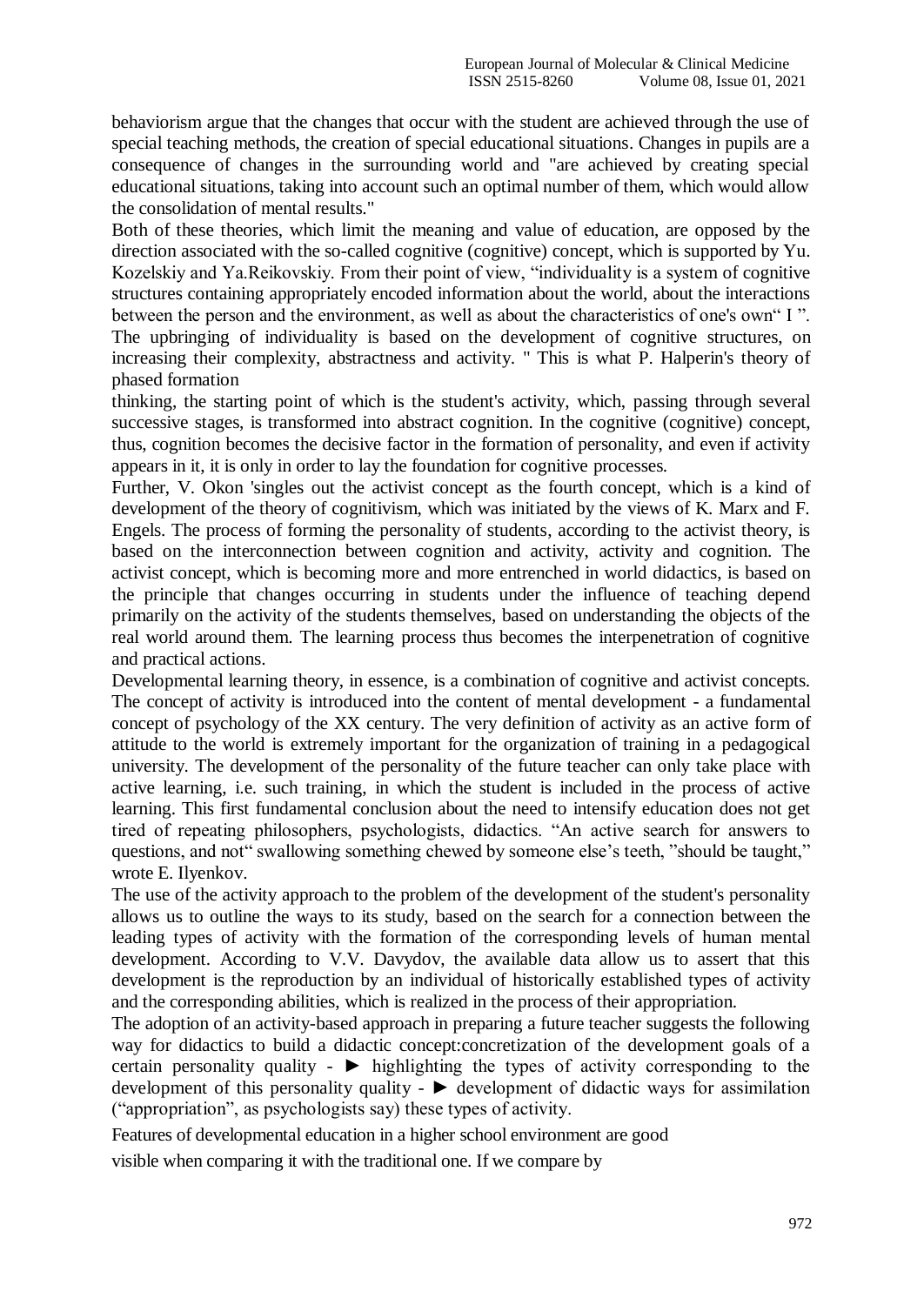two main didactic parameters - learning\_goals and essence

didactic system, such a comparison shows that the traditional and

developmental teaching of the future teacher is deeply different. So, the purpose

traditional education is the formation of professional

knowledge, abilities and skills, application of the acquired knowledge in a familiar and

slightly changed situation. The purpose of developing university education

is the development of theoretical thinking, creative

pedagogical abilities of students, interest in cognition, personality activity, in-depth study of the material, application of the knowledge gained by students in new, non-standard conditions. The essence of explanatory-reproductive learning is the transfer of knowledge: the communication of information, its consolidation and verification of assimilation. The essence of developmental learning is the transfer of ways to acquire knowledge:

familiarizing students with the methods of scientific knowledge, involving them in independent search activities.

Differences in the goals and essence of the types of training under consideration determine their deep dissimilarity in a number of other parameters. So, if in the process of vocational training one can turn to the traditional system almost always, then for the inclusion of students in independent search activity it is necessary to fulfill a number of conditions, the main of which are:

- the student has basic knowledge that is mandatory for solving a new problem;

- some experience of independent creative activity; supportive learning environment.

As you can see, during developmental education in a pedagogical university, the nature of the activities of the teacher and student changes. The teacher's activities are aimed at including the student in the problem, organizing and managing students' independent search activities. The student's cognitive activity is active, independent. One of its main components is an independent search for the study (research) of a new problem for the student. Success in this activity depends on many factors - the student's knowledge, erudition, interest in the subject, self-confidence, etc. But even with all these elements, an independent search may not lead to a solution to the problem posed if the student does not know how to obtain knowledge ...

In the process of professional training of a teacher in a pedagogical university, both training systems must find a place, since they contribute to the solution of fundamental, but different learning problems. Exaggeration of the role and specific weight of the first of them inevitably leads to a weakening of the developmental function of learning, the absolutization of the second is fraught with gaps in the knowledge system. A profound pedagogical difference between traditional and

developmental education, on the one hand, and their interchangeability, on the other, convince them of the need for their optimal combination in the educational process.

The methods of acquiring knowledge are those subjective cognitive means, without which the student's creative activity is impossible. The assimilation of the methods of acquiring knowledge should include the assimilation of general scientific methods of cognition and methods of thinking in a certain field of knowledge, as well as the mastery of the methods of thinking. This approach opens up new opportunities for the development of thinking in the learning process. Methodologicalknowledgebecomesthestartingpointhere.

Teaching the future teacher in the ways of knowing is not a new problem. It is she who underlies the concept of cognitivism. The main theorist of this didactic concept is the famous American psychologist J. Brunner. The principle of knowledge structuring put forward by him suggests that the leading ideas of science, around which various facts are grouped, should be chosen as the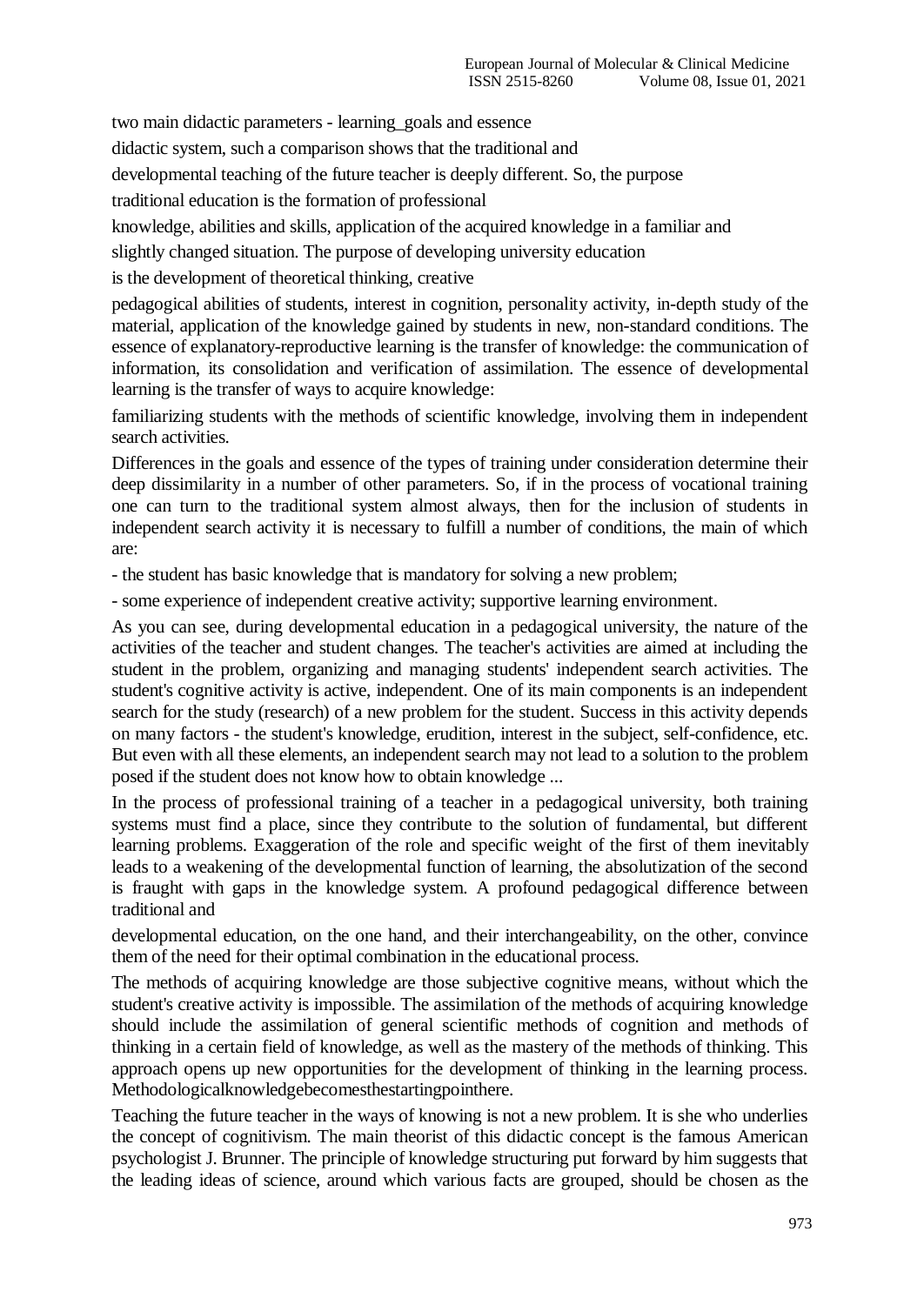main pivot of the structure of the academic discipline. "In any discipline," writes J. Brunner, "there is nothing more essential than its inherent way of thinking. In its presentation, the most important thing is to provide the child with the earliest possible opportunity to learn the necessary way of thinking: a fixed approach to facts, forms of connection between them, hopes, jokes and disappointments that are inseparable from him. "

It can be argued that familiarizing students with the methods of acquiring knowledge is a task within the capabilities of a pedagogical university. It is in the university that the two main conditions are fulfilled, necessary for its solution. The first relates to students and concerns the presence of a certain knowledge base and intellectual development. The second - to the teachers, namely, the presence of the necessary methodological training.

The critical analysis of the state of training of students and

primary school teachers to the implementation of developmental education and the formation of educational activities of younger students.

## **REFERENCES:**

- [1] Aleeva Yu. V. Preparation of the future teacher for the formation of educational activities of younger students. Dis. ... Cand. ped. sciences. - Barnaul 1998.-304 p.
- [2] Balbasova E.G. Analysis of the didactic abilities of primary school teachers and students of pedagogical institutes: Avtoref. dis. ... Cand. psychol. Sciences. -M., 1982.- 16 p.
- [3] Bespalko V.P. The components of pedagogical technology. M .: Pedagogy, 1989 .-- 192p.
- [4] Borodina V.A., Mukhina N.A. Activation of intellectual and informational activity of a younger student // Primary school. - 1997. - No. 11. - S. 24-28.
- [5] 49. Vygotsky L.S. The problem of learning and mental development in
- [6] school age. //Pedagogical psychology.M .: Pedagogy, 1991.
- $[7]$  S. 374-390.
- [8] Davydov V.V., Kudryavtsev V.G. Developmental education: a theoretical basis for the continuity of preschool and primary school levels. // Questions of psychology. - 1997. - No. 1, - S. 3-18.
- [9] Disterweg A.G. Guide to the education of German teachers // Izbr. ped. op. M .: Uchpedgiz, 1956 .-- S. 155-209.
- [10] Zagvyazinsky V.I. Teacher's pedagogical creativity. M .; Pedagogy, 1987 159 p.
- [11] Ilyina T.A. Pedagogy: Textbook. M .: Education, 1984 .-- 496 p.
- [12] Kalashnikova N.G., Zharkova E.N., Ivanov Yu.A. Diagnostics of the formation of the educational activity of primary schoolchildren: A guide for teachers, methodologists, school psychologists. - Barnaul: AKIPKRO, 1996.-40 p.
- [13] Klimova T.V., Khmel N.A. The system of preparing a future teacher for creative professional and pedagogical activities. // Problems of education and personality development of students / Ed. V.A. Belikova. - Magnitogorsk, 1997 .--S. 49-59.
- [14] Kobylina I.V. Preparation of the future teacher for work on the formation of scientific concepts: Author's abstract. dis. ... Cand. ped. sciences. - Tula, 1997.-19 p.
- [15] Komarova V.I. Formation of the readiness of future teachers for pedagogical communication with younger students: Author's abstract. dis. ... Cand. ped. sciences. - M., 1996 .-- 18 p.
- [16] Komensky Ya.A. Great didactics // Izbr. ped. op. / Ed. A.N. Piskunov.-t. 1. M .: Pedagogy. - 1982 .--S. 242-476.